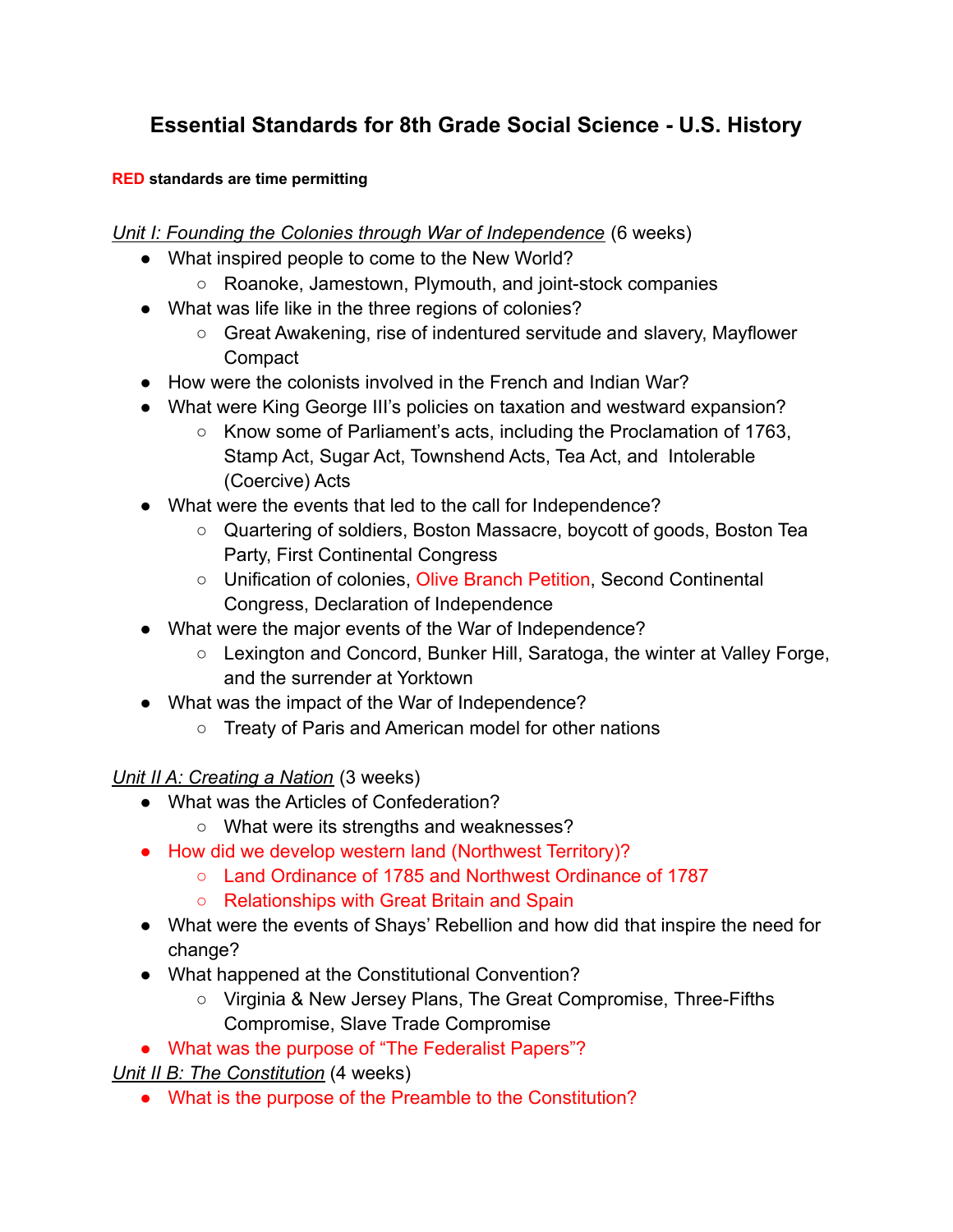- What are the three branches of government?
- What is federalism?
- How does the system of checks and balances work?
- How does a bill become a law?
- How does the Electoral College work?
- What is the Bill of Rights and what is its importance?
	- Review each of the ten amendments

#### *Unit III: The Building of a Nation* (4 weeks)

- George Washington's Administration
	- Federalists vs. Antifederalists, Britain and France, Whiskey Rebellion, Jay's Treaty, Citizen (Edmond) Genet, Farewell Address
- Who was Alexander Hamilton?
	- Economic plans, feelings on federalism, feud with Thomas Jefferson
- John Adams' Administration
	- Alien & Sedition Acts, undeclared war with France, XYZ Affair
- Thomas Jefferson's Administration
	- Election of 1800, Louisiana Purchase, Lewis and Clark's expedition, Embargo Act, piracy, *Marbury vs. Madison*

#### *Unit IV: The Young Republic* (5 weeks)

- Problems with Great Britain and frontier conflicts
	- Impressment, incitement, Battle of Tippecanoe, War Hawks
- What were the important events of the War of 1812?
	- Battle of Lake Erie, burning of Washington, D.C., Battle of Fort McHenry and "The Star-Spangled Banner", Battle of New Orleans, effects of the war
- What was The Monroe Doctrine?
- Andrew Jackson's Administration
	- Election of 1824, Spoils System, nullification, Indian Removal Act, Trail of **Tears**
- What were the steps to achieving Manifest Destiny?
	- Battle for Texas Independence, Mexican-American War, Oregon Trail
- Why did people move west?
	- California Gold Rush, the Mormons, missionaries, Chinese immigration
- What was the Women's Rights Movement?
	- Education reform, Seneca Falls Convention, temperance and abolition

### *Unit V - Part 1: The Road to The Civil War* (5 weeks)

● What were the differences between North and South in the early days of America?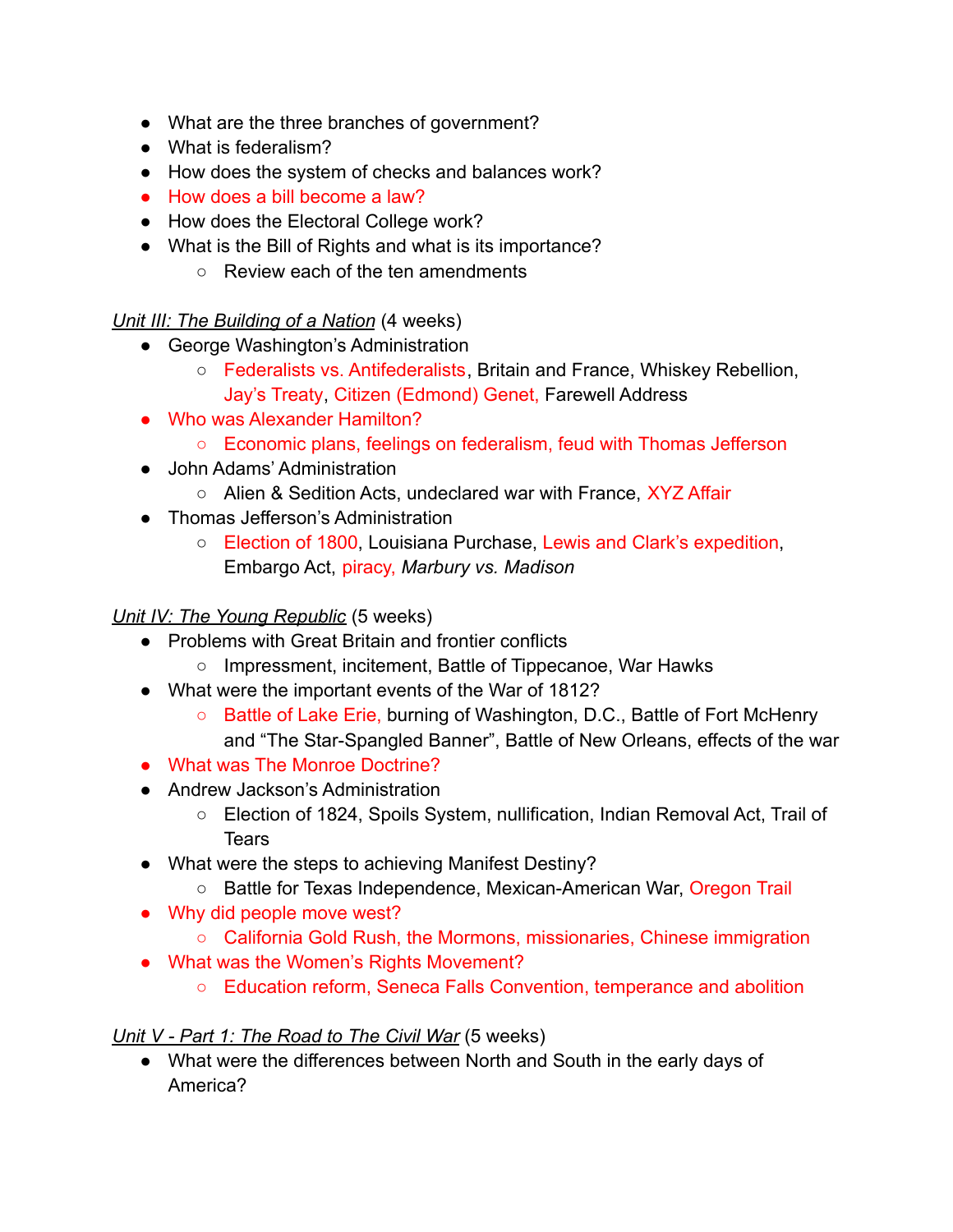- Factory life, plantation life, invention of the cotton gin, transportation, the Lowell System
- What was "The Peculiar Institution"?
	- Living/working conditions of slaves, economics of slavery, slave laws
- What were the roots of the abolitionist movement?
	- The American Colonization Society, Authors (William Lloyd Garrison, Grimke sisters, Harriet Beecher Stowe), African American abolitionists (Frederick Douglass, Harriet Tubman, Sojourner Truth), the Underground Railroad
- How did people attempt to compromise?
	- Missouri Compromise, Crittenden Compromise, Compromise of 1850, popular sovereignty
- What were the Lincoln-Douglas debates?
- What were some setbacks for African American rights during this time?
	- The Dred Scott decision, Fugitive Slave Act
- How did the abolitionist movement turn violent?
	- "Bleeding Kansas", John Brown's Raid, Nat Turner Rebellion, violence in **Congress**

*Unit V - Part II: The Civil War* (6 weeks)

- Election of 1860 and secession
- Why did men want to fight in the war?
- What were the important battles of The Civil War?
	- Fort Sumter, First Bull Run, Antietam, Chancellorsville, Fredericksburg, Gettysburg, Vicksburg
- What was the importance of The Gettysburg Address?
- What was the Emancipation Proclamation?
- Who were the men of the Massachusetts 54th?
- What was life like for soldiers during the war?
- What was "total war" and Sherman's March to the Sea?

## *Unit VI: Reconstruction to Industrialization* (5 weeks)

- What was Moderate Reconstruction?
	- The Freedman's Bureau, Lincoln's 10% Plan, Civil War Amendments
- What was Radical Reconstruction?
	- Impeachment of Andrew Johnson, Radical Republicans, military reconstruction zones, amnesty
- The rise of Jim Crow
	- Black codes, sharecropping, Ku Klux Klan, *Plessy v. Ferguson*
- What was the Transcontinental Railroad?